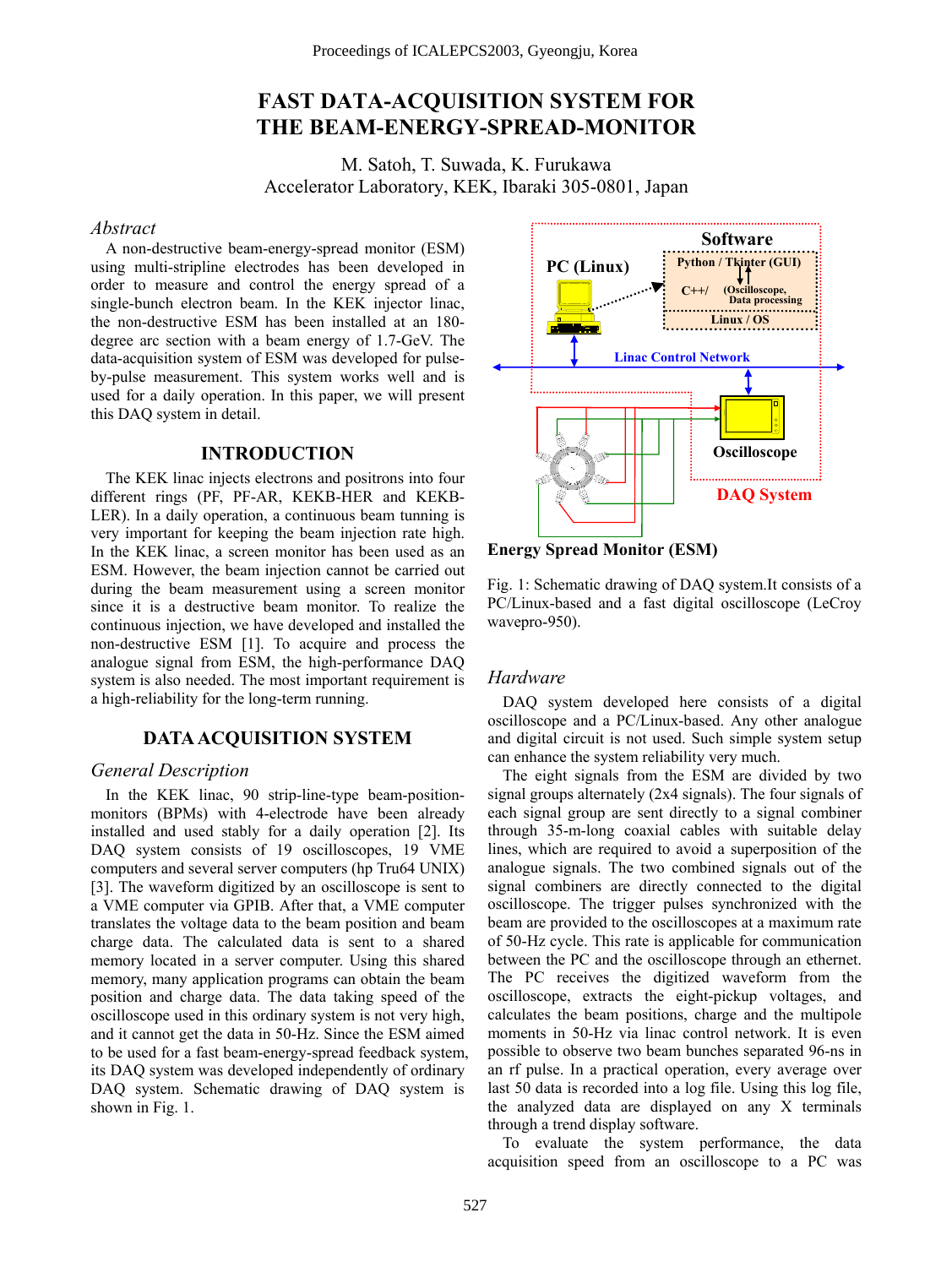measured. Its result is shown in Fig. 2. In this test, two channels of an oscilloscope were simultaneously measured with 125-ps time resolution (8-GS/sec). For single bunch operation, a signal width from ESM is approximately 50-ns. Using a signal combiner, one oscilloscope can operate about ten ESMs up to 50-Hz operation. For two-bunch operation, one oscilloscope can operate only two ESMs since a signal width is about 200 ns with 100-ns bunch interval.



Fig. 2: Result of data acquisition speed. Square (red), triangle (black) and circle (blue) mean maximum, minimum and average data acquisition time.

#### *Software*

Software should work stably with high data taking repetition. In addition to that, easy modification and extension of the software is strongly needed. For these reasons, DAQ software was developed under PC/Linux. The C++ was used for the main routine, which treats to control an oscilloscope, transfer the data to PC, calculate the energy spread and store data into a log file. The reasons for using C++ are as follows:

- (1) High execution speed (compiler language)
- (2) High reusability (Object-Oriented language)
- (3) STL (standard template library) can be used.

In the practical operation, all signal pulses (up to 50-Hz) are digitized, and the voltage amplitudes are calculated. Using this amplitude, we can calculate the beam positions (horizontal and vertical) and the energy spreads of each bunch. This software continues storing the data including its standard deviation into a log file during beam operation.

Python language is used for a graphical user interface (GUI) [4]. Python is an object oriented script language and it can use a wealth Tk GUI component via Tkinter

module. Python-Mega-Widget (PMW) [5] and Tk-Interface-eXtension) [6] can also used for easy GUI construction. It can reduce the consumed time for the implement of a complicated GUI. In addition, we can use the numerical calculation packages for easy data processing [7]. One example of software GUI is shown in Fig. 3. In this case, upper and lower plot mean the measured data of single bunch and two-bunch operation respectively. In the lower plot, red and green dot show the energy spread of 1st and 2nd bunch beam respectively. Using this software, the energy spread can be always watched. Before the extreme deterioration of energy spread, we can adjust the beam condition in order to avoid a decrease of the beam transmission rate.



Fig. 3: Software GUI

## **BEAM TEST**

## *Pulse-by-Pulse Measurement*

Most advantage point of this DAQ system is able to measure every data up to 50-Hz beam repetition. We measured the pulse-by-pulse variation of the beam-energy spread for 1-nC single bunch and 10-nC two-bunch mode. In this beam test, a series of 100-pulse beam was measured. The measured data of 1-nC and 10-nC mode are shown in Fig. 4-(a) and (b) respectively. In this figure, solid (red), dotted (black) and broken (blue) lines mean horizontal, vertical beam positions and energy spread, respectively. A standard deviation of this pulse-by-pulse fluctuation is summarized in Table 1. Its result shows that the variation of energy spread increases as the beam charge increases. It means that the beam-energy spread due to the beam loading increases as the beam charge increases.